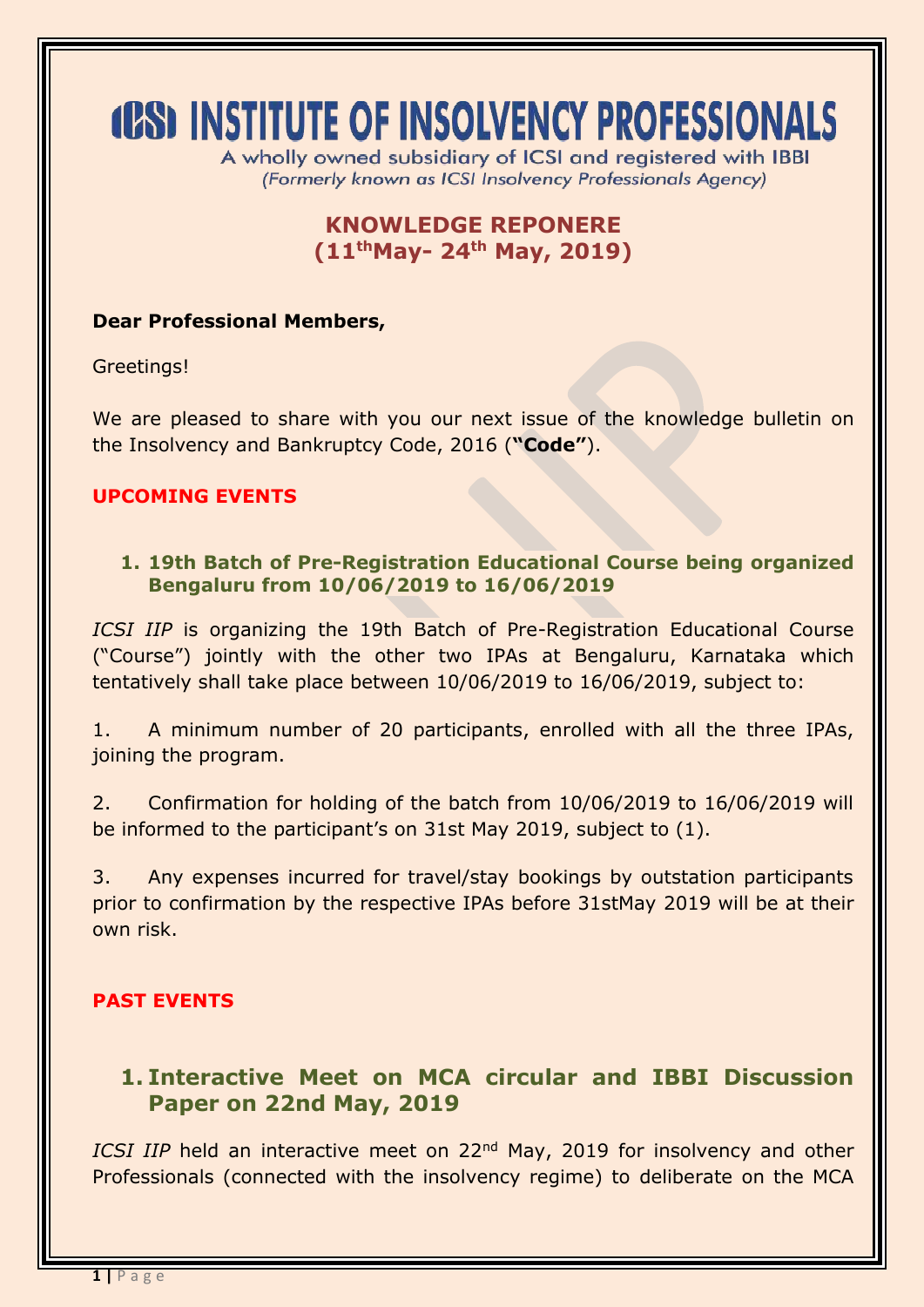circular and IBBI discussion paper (dt. 8<sup>th</sup> May 2019). The discussions were led by Ms. (CS) Alka Kapoor (CEO, ICSI IIP),Mr. Rameshwar Dhariwal (CGM, IBBI) and Mr. Ashish Makhija (Managing Attorney, AMC Law Firm), and there were about 30 other participants, including IBBI officials, who shared their respective practical experience and knowledge on the subjects under discussion.



# **ICSI Institute of Insolvency Professionals organized an Interactive meet on15th May 2019.**

The discussions were led by Ms. (CS) Alka Kapoor (CEO, ICSI IIP) and Mr. Ashish Makhija (Managing Attorney, AMC Law Firm), and there were about 30 other participants, who shared their respective practical experiences and knowledge on the topics.

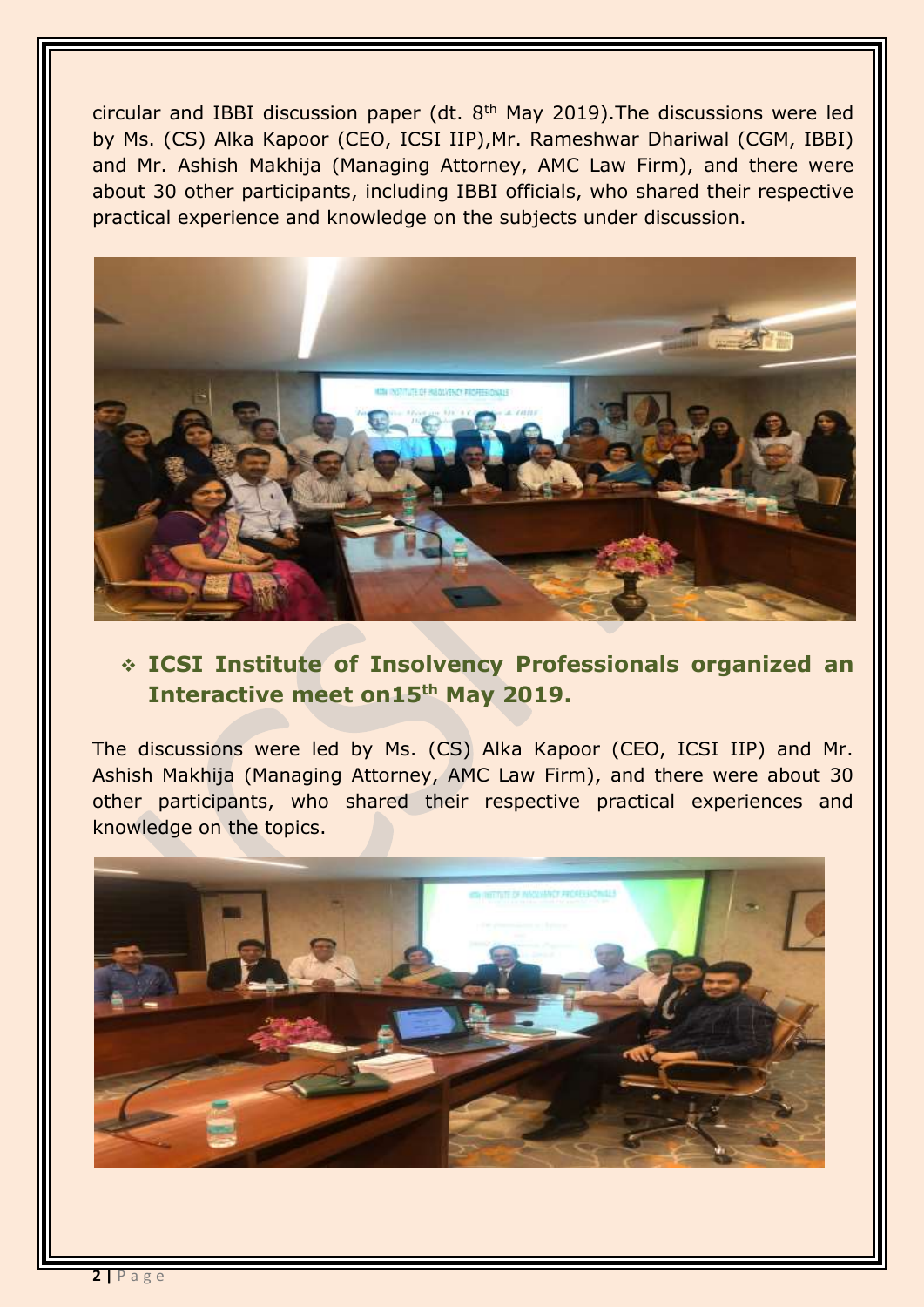## **ADMITTED CASES**

Cases under the Code are being filed expeditiously across the various benches of National Company Law Tribunal ("**NCLT**"). The newly admitted cases with regard to CIRP under the Code are provided in the table below:

| S.<br>No. | <b>Cause Title</b>                                                                     | <b>Relevant</b><br><b>Section</b>                                                                                            | <b>NCLT Bench</b> | <b>in</b><br><b>Amount</b><br>default<br>as<br>mentioned<br>in<br>application<br>(in Rupees) |
|-----------|----------------------------------------------------------------------------------------|------------------------------------------------------------------------------------------------------------------------------|-------------------|----------------------------------------------------------------------------------------------|
| 1.        | Amrit<br>$J$ al<br><b>Ventures</b><br><b>Private Limited</b>                           | In the matter of Section 7 of the<br>Code dealing with<br>initiation<br>the<br><b>of</b><br>CIRP by Financial<br>Creditor.   | Hyderabad         | 7.88 Crore                                                                                   |
| 2.        | In the matter of<br>Shreechem<br>Pharmaceuticals<br>Pvt. Ltd.                          | Section 9 of the Mumbai<br>Code dealing with<br>the initiation<br><b>of</b><br><b>CIRP</b><br>by<br>operational<br>creditor. |                   | 1.07 Crore                                                                                   |
| 3.        | In the matter of<br>Dugal Projects<br>Development<br>Company<br><b>Private Limited</b> | Section 7 of the<br>Code dealing with<br>initiation<br>the<br><sub>of</sub><br>CIRP by Financial<br>Creditor.                | Mumbai            | 131.48 Crore                                                                                 |
| 4.        | In the matter of<br><b>Thermal</b><br>Lanco<br><b>Power Limited</b>                    | Section 7 of the<br>Code dealing with<br>initiation<br>the<br>of<br>CIRP by Financial<br>Creditor.                           | Hyderabad         | 129.99 Crore                                                                                 |
| 5.        | In the matter of<br>Worldwide<br>Ace<br>Tours Ltd.                                     | Section 10 of the Ahmedabad<br>Code dealing with<br>initiation<br>the<br><sub>of</sub><br>CIRP by Corporate<br>Applicant.    |                   | 4.25 Crore                                                                                   |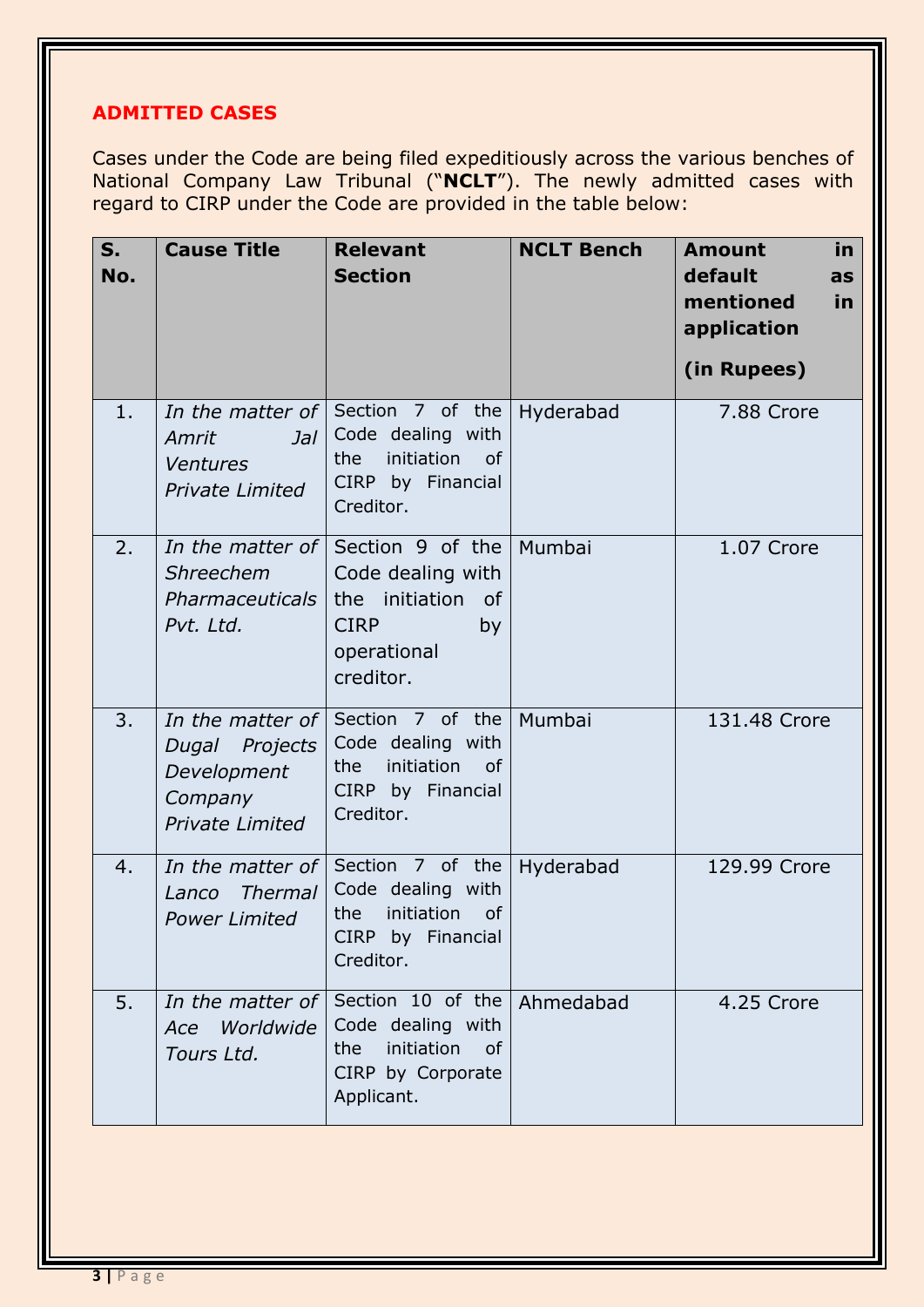## **LIST OF COMPANIES THAT HAVE RECENTLY UNDERGONE RESOLUTION**

| $\sqrt{s}$ .<br><b>No</b> | <b>Case Title</b>                             | <b>Bench</b> | <b>Date of Order</b> |
|---------------------------|-----------------------------------------------|--------------|----------------------|
| <b>AV</b>                 | In the matter of Dighi Port Mumbai<br>Limited |              | 08.05.2019           |
| 2.                        | In the<br>matter of Marson Kolkata<br>Limited |              | 09.05.2019           |

# **LIST OF COMPANIES THAT HAVE RECENTLY UNDERGONE LIQUIDATION**

| S.<br><b>No</b> | <b>Case Title</b>                                          | <b>Bench</b> | <b>Date of Order</b> |
|-----------------|------------------------------------------------------------|--------------|----------------------|
|                 | In the matter of Sterling Mumbai<br>Biotech Ltd.           |              | 08.05.2019           |
| 2.1             | In the matter of Yes Power & Mumbai<br>Infrastructure Ltd. |              | 10.05.2019           |

## **BRIEF OF JUDGEMENTS**

| $S_{1}$<br>No. | Case<br><b>Details</b>                                                                                              | Date of<br>Order | <b>Courts</b> | <b>Brief</b>                                                                                                                                                                                                                                                                                                                                                    | <b>Case link</b>                                                                  |
|----------------|---------------------------------------------------------------------------------------------------------------------|------------------|---------------|-----------------------------------------------------------------------------------------------------------------------------------------------------------------------------------------------------------------------------------------------------------------------------------------------------------------------------------------------------------------|-----------------------------------------------------------------------------------|
| 1.             | Superna<br>Dhawan &<br>Anr. v.<br><b>Bharti</b><br><b>Defence</b><br>and<br>Infrastruct<br>ure Ltd. &<br><b>Ors</b> | 14.05.2019       | <b>NCLAT</b>  | the<br>In<br>present  <br>matter, the NCLAT<br>upheld the order of<br>the NCLT to reject<br>the resolution plan<br>holdingthat<br>"the<br>purpose to take up<br>the company with<br>intent to sell the<br>corporate debtor is<br>against the basic<br>object of Insolvency<br>and Bankruptcy<br>Code."<br><b>NCLAT</b><br>also<br><b>The</b><br>the<br>directed | https://nclat.nic<br>.in/Useradmin/u<br>pload/15537608<br>085cdab655711<br>07.pdf |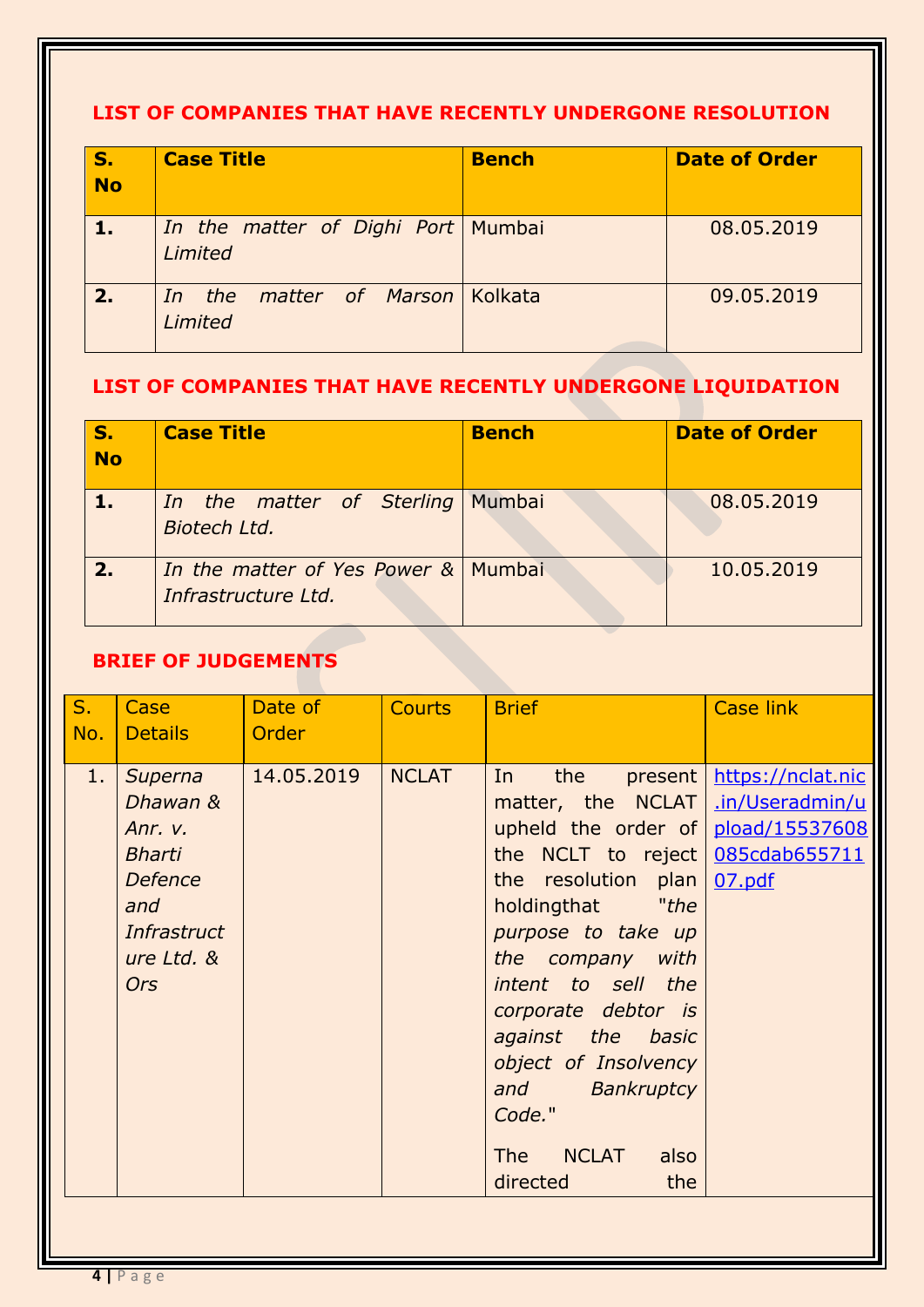|    |                                                                           |            |              | liquidator to follow<br>the decision<br>and<br>direction given by<br>the NCLAT in "Y.<br>Shivram Prasad v. S.<br>Dhanapal & Ors" in<br>respect of revival<br>under section 230 of<br>the Companies Act,<br>2013.                                                                                                                                                                                                                                                                                                                                                                                                                                                                                         |                                                                                                                                                                                                                            |
|----|---------------------------------------------------------------------------|------------|--------------|----------------------------------------------------------------------------------------------------------------------------------------------------------------------------------------------------------------------------------------------------------------------------------------------------------------------------------------------------------------------------------------------------------------------------------------------------------------------------------------------------------------------------------------------------------------------------------------------------------------------------------------------------------------------------------------------------------|----------------------------------------------------------------------------------------------------------------------------------------------------------------------------------------------------------------------------|
| 2. | Ingen<br>Capital<br><b>Group LLC</b><br>v.<br>Ramkumar<br>S. V. &<br>Anr. | 30.04.2019 | <b>NCLAT</b> | <b>NCLAT</b><br>imposed<br> a <br>of<br>cost<br>Rs<br>10,00,000/- to<br>be<br>paid by Ingen for<br>failure to implement<br>its resolution plan<br>submitted wrt Orchid<br>Pharma<br>Limited (Corporate<br>Debtor) as approved<br>by the COC and AA. $ $<br><b>The</b><br><b>Example Hon'ble</b><br>Appellate Tribunal<br>directed the matter $0.1\%2019:14:5$<br>to MCA with following<br>observations:<br>"The<br>Central<br>Government<br>is<br>directed through the<br>Ministry of Corporate<br><b>Affairs</b><br>to take<br>appropriate steps<br>against 'Ingen<br>Capital Group LLC.'<br>and its Managing<br>Director and other<br>Directors who tried<br>to take advantage of<br>resolution<br>the | https://ibbi.gov.<br>in//webadmin/p<br>df/order/2019/<br>May/In%20the<br>%20matter%20<br>of%20Ingen%2<br>OCapital%20Gro<br>up%20LLC%20<br>Vs%20Ramkum<br>ar%20S.V.%20<br>CA%20(AT)%20<br>No.795-<br>2018 2019-05-<br>1.pdf |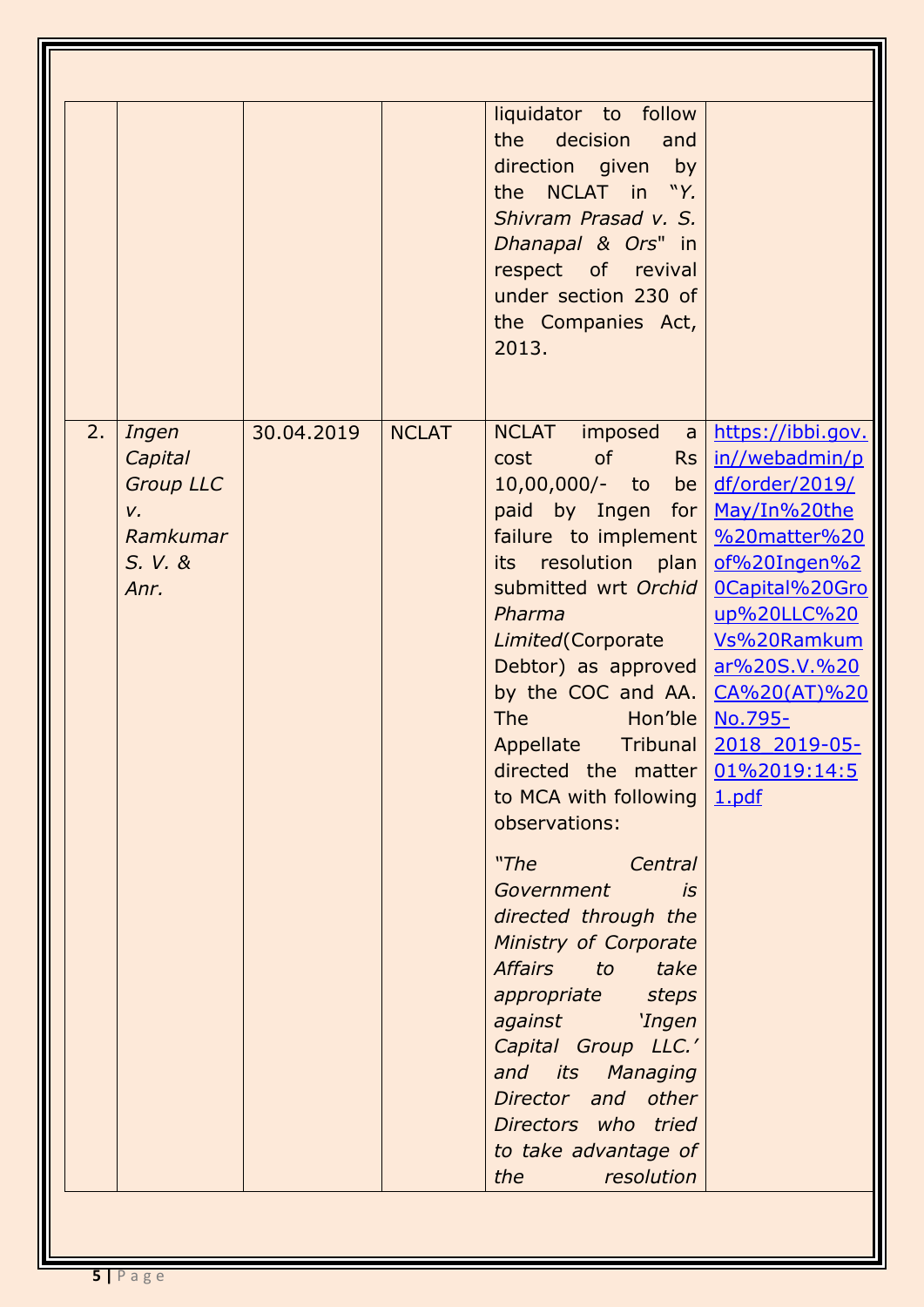|    |                                                                                        |            |                 | process but later on<br>failed to implement<br>its proposal without<br>any<br>basis.<br>If<br>Appellant has no<br>office in India then<br>the<br>Central<br>Government through<br>Ministry of Corporate<br>Affairs may take up<br>the matter with USA,<br>where the Appellant<br>Company<br>is<br>situated."                                                                                                                                                                                                                                                                         |                                                                                                                                                                                                                                                                                                                |
|----|----------------------------------------------------------------------------------------|------------|-----------------|--------------------------------------------------------------------------------------------------------------------------------------------------------------------------------------------------------------------------------------------------------------------------------------------------------------------------------------------------------------------------------------------------------------------------------------------------------------------------------------------------------------------------------------------------------------------------------------|----------------------------------------------------------------------------------------------------------------------------------------------------------------------------------------------------------------------------------------------------------------------------------------------------------------|
| 3. | Mr. Arjun<br><b>Bulchandan</b><br>i v. Rite<br><b>Developers</b><br>Private<br>Limited | 06.05.2019 | NCLT,<br>Mumbai | <b>Application</b><br>is l<br>submitted by one of<br>the<br>suspended  <br>directors, Mr. Samir<br>Shirish Dadia,<br>of <sub>l</sub><br>Corporate Debtor<br>M/s. Rite Developers<br><b>Private Limited.</b><br>A Consent Term for<br>settlement of the<br>outstanding Debt<br>executed on<br>was<br>12.04.2019 between<br>the Financial Creditor<br>and the Corporate<br>Debtor wherein it<br>was recorded that a<br>Manager Cheque<br>dated 10.04.2019 for<br>a sum of Rs.7.75<br>Crores in favour of<br>the Financial<br>Creditor, Mr. Arjun<br>Bulchandani,<br>is<br>handed over. | https://ibbi.gov.<br>in//webadmin/p<br>df/order/2019/<br>May/NCLT%20M<br>umbai%20Rite<br>%20Developers<br>%20Private%20<br>Limited%20MA<br>%201448-<br>2019%20in%20<br>$CP\%20(IB)$ -<br>4025(MB)%20of<br>%202018%20N<br>CLT%20ON%20<br>06.05.2019%20<br><b>FINAL 2019-</b><br>$05 -$<br>15%2010:00:3<br>7.pdf |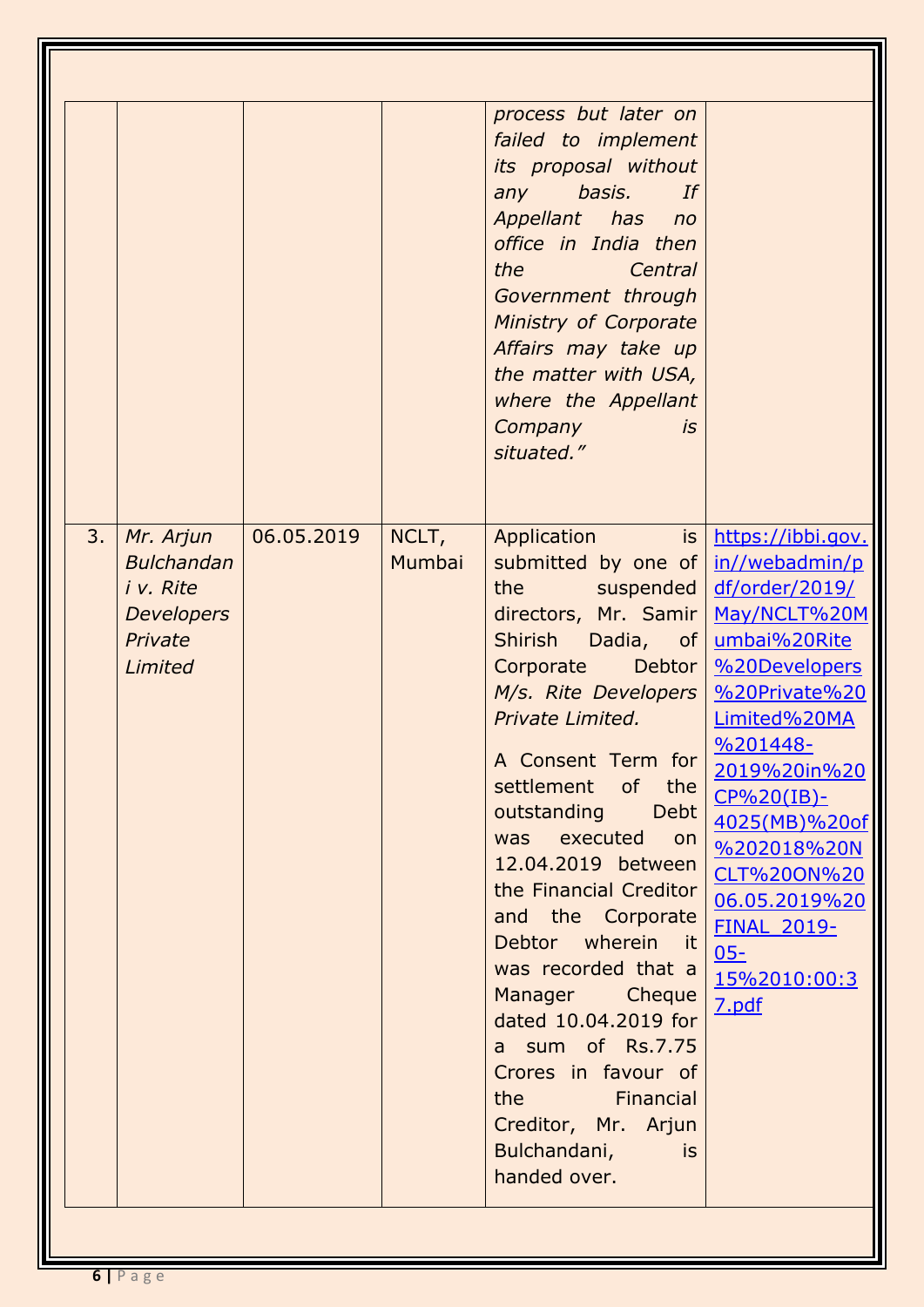| 4. | Reliance<br>Commercia<br>I Finance<br>Ltd. v.<br><b>Noble</b><br><b>Resourcing</b><br><b>Business</b><br>and<br><b>Solution</b><br>Pvt. Ltd. | 12.04.2019 | NCLT,<br><b>New</b><br><b>Delhi</b><br>(Principl<br>e Bench) | U/s.12A<br>an<br>Adjudicating<br>Authority can allow<br>the withdrawal of<br>Application admitted<br>$u/s.$ 7 on<br>an<br>Application made by<br>the Applicant with<br>the approval of 90%<br>voting share of the<br>Committee<br><b>of</b><br>Creditors. Since in<br>this case only one<br>Financial Creditor i.e.<br>the <b>Petitioner</b><br>himself, was<br>on<br>record, hence should<br>be entitled to move<br>this Application for<br>withdrawal of<br>his<br><b>Example 2 Application</b><br>own<br>moved against the<br>Corporate Debtor.<br>In this matter, there<br>were three Financial   in/sites/default/<br>Creditors with voting   files/Interim-<br>share in the CoC,<br>42.78%, 25.81% and<br>31.41% respectively,<br>who accorded that<br>the fee of the CIRP<br>with regard to the<br>expenses<br>to<br>be <sub>l</sub><br>incurred by the IRP<br>shall have to be<br>shared by the three $\frac{\%20 \text{ltd} \%20}{5}$ .<br>FCs proportionately,<br>i.e., in proportion to<br>their voting share.<br>The FC, Intec Capital<br>Limited<br>(with | https://nclt.gov.<br>order-<br>pdf/Reliance%2<br>0Commercial%2<br>OFinance%20Lt<br>d%20Vs.%20No<br>ble%20Resourci<br>ng%20Busniess<br>%20And%20Sol<br>utions%20Pvt.<br>pdf |
|----|----------------------------------------------------------------------------------------------------------------------------------------------|------------|--------------------------------------------------------------|------------------------------------------------------------------------------------------------------------------------------------------------------------------------------------------------------------------------------------------------------------------------------------------------------------------------------------------------------------------------------------------------------------------------------------------------------------------------------------------------------------------------------------------------------------------------------------------------------------------------------------------------------------------------------------------------------------------------------------------------------------------------------------------------------------------------------------------------------------------------------------------------------------------------------------------------------------------------------------------------------------------------------------------------------------------------|----------------------------------------------------------------------------------------------------------------------------------------------------------------------------|